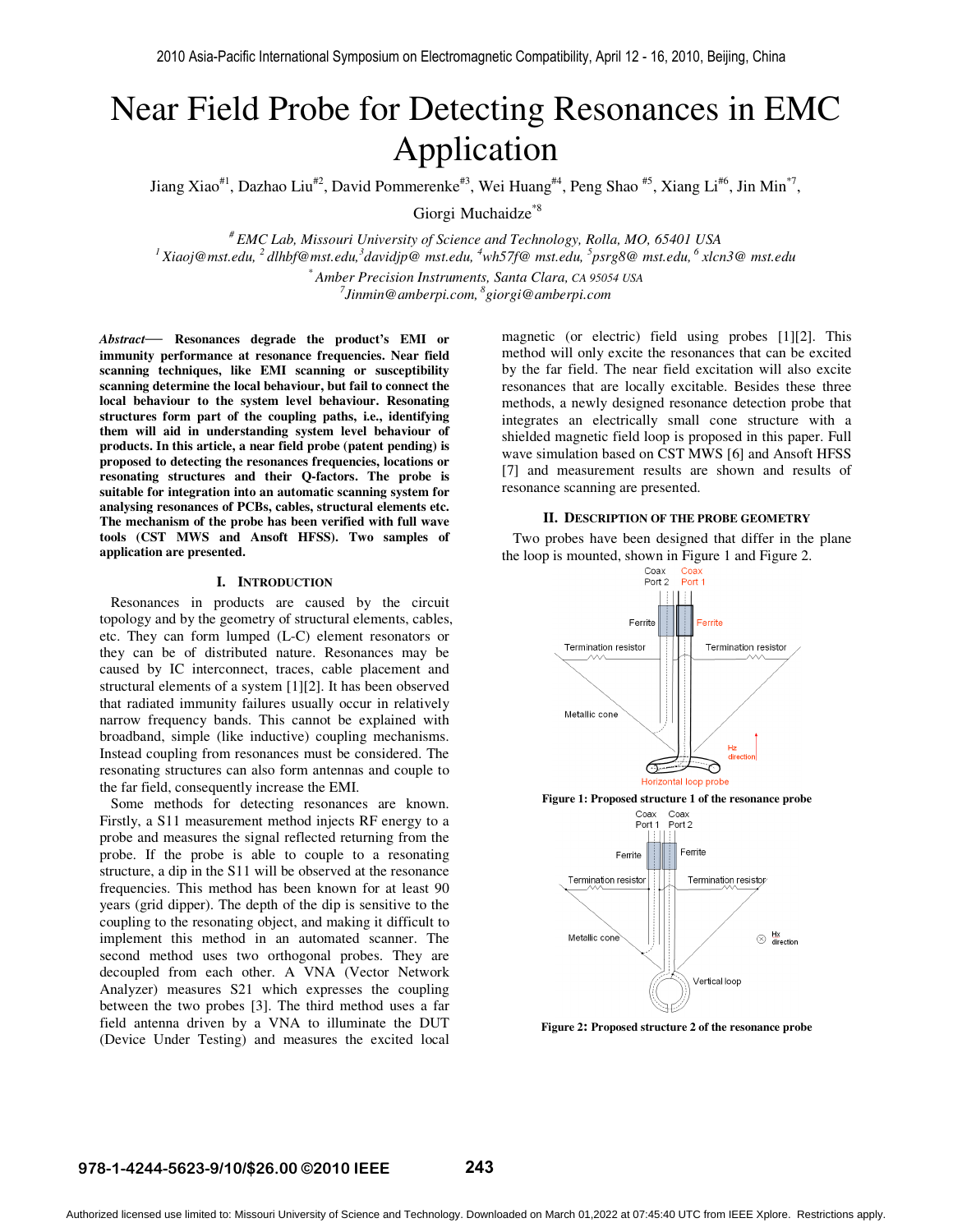Figure 1 shows the main parts of the probes: The small shielded horizontal loop and the cone. The coax cables are connected to the VNA . Figure 2 shows the second design and it uses a vertically mounted shielded loop.



b. Cone structure and its connection inside

c. H field loop structure

**Figure 3: Detailed structure of a real resonance probe (structure 1)** 

 Details are shown in Figure 3. A semi-rigid cable forms the shielded loop. A gap in the shield allows the magnetic field to couple. The inner conductor of the second coaxial cable connects to the lower part of the cone structure. This excites the cone in its inner side.

#### **III.MECHANISM OF RESONANCE DETECTION**

 The loop forms an H-field sensor. The cone structure is more complex. It is excited on its inside. To better understand its functions, full wave simulation was used in CST MWS. Field probes are placed underneath the cone, while the cone is placed above a large ground plane. Figure 4 shows the geometry. Results of the E-field divided by 377 and the magnetic field are shown in Figure 5. The Efield dominates the coupling.



**Figure 4: Cone structure above PEC in CST** 



**Figure 5: Comparison of the E-field (divided by 377) and the H field underneath the cone** 

 The resonance scanning probe contains both the cone and the loop sensor. An S21 measurement is used to identify resonances. If no resonating structure is present the S21 value needs to be as low as possible, allowing the S21 to rise if resonating structures are detected. Figure 6 shows the full wave model in HFSS. Simulation and measurement results are compared in Figure 7. They match well.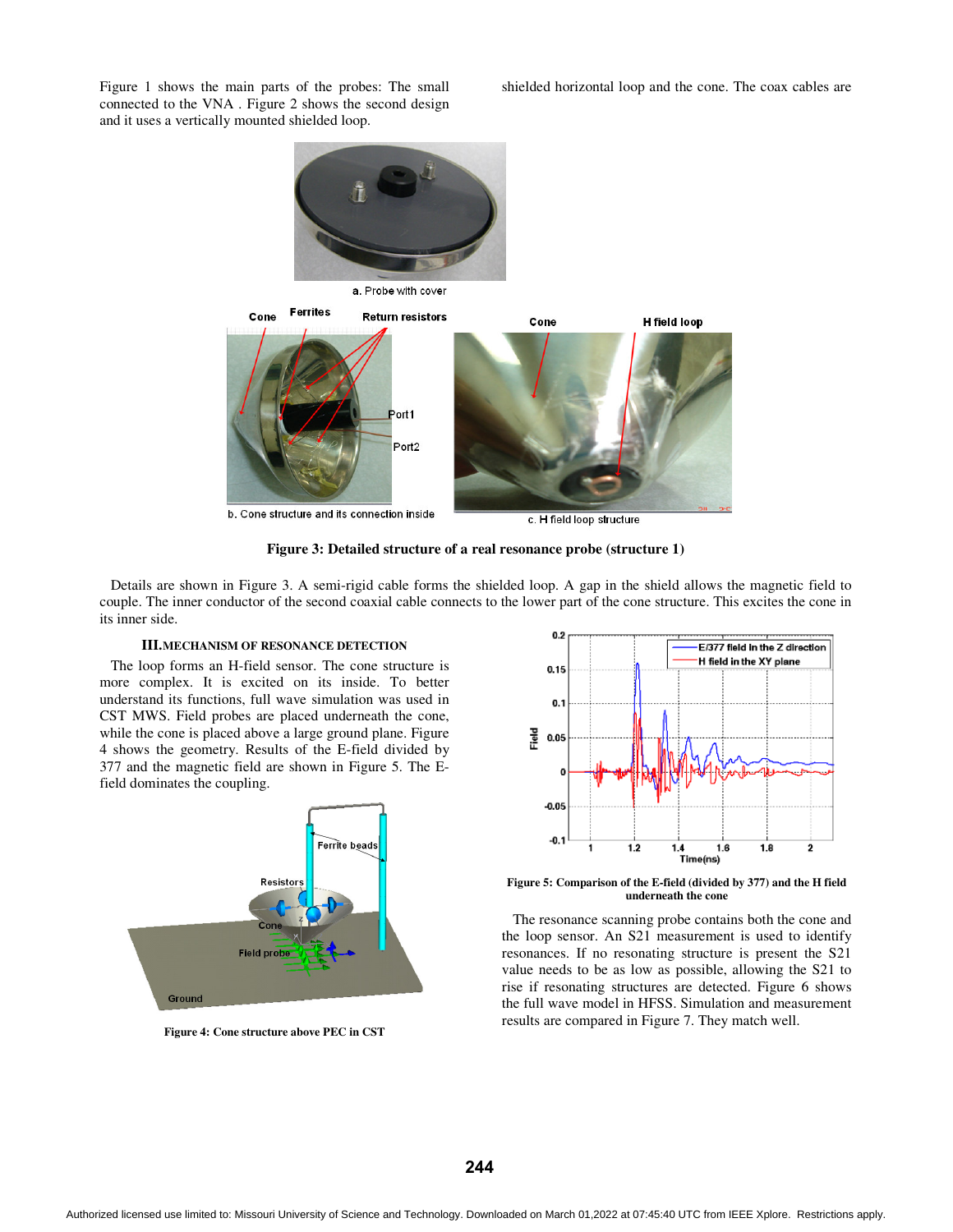

**Figure 6: Full wave simulation model of the complete probe** 



**Figure 7: S parameter comparison** 

#### **IV.SAMPLES OF RESONANCE DETECTION**

 Test samples have been scanned to identify resonant structures, frequencies and Q-factors. Two sample structures are shown below. Sample 1 is a test structure containing a ring structure with microstrip traces. Sample 2 is the commercial product.

**Sample 1: Simple Resonance Structure** 



**Figure 8: Ring structure with microstrip traces**

 Figure 8 shows the ring structure with microstrip traces. In Figure 9, scan results are overlaid with a photo of the test sample. This data presentation does not distinguish between different resonant frequencies. The color indicates the magnitude S21 of the resonances. The resonance shows strongly at the first resonance frequency is around 240 MHz.



**Figure 9: Resonance scanning result of the first test structure** 

The results show that the resonance is correctly detected. Also the probe doesn't need to rotate by 90 degree to measure the H-field over the DUT due to its symmetry. One disadvantage is that right over the middle of the trace the field component detected (Hy) has a null. However this disadvantage can be solved by applying a deconvolution algorithm in data post-processing.